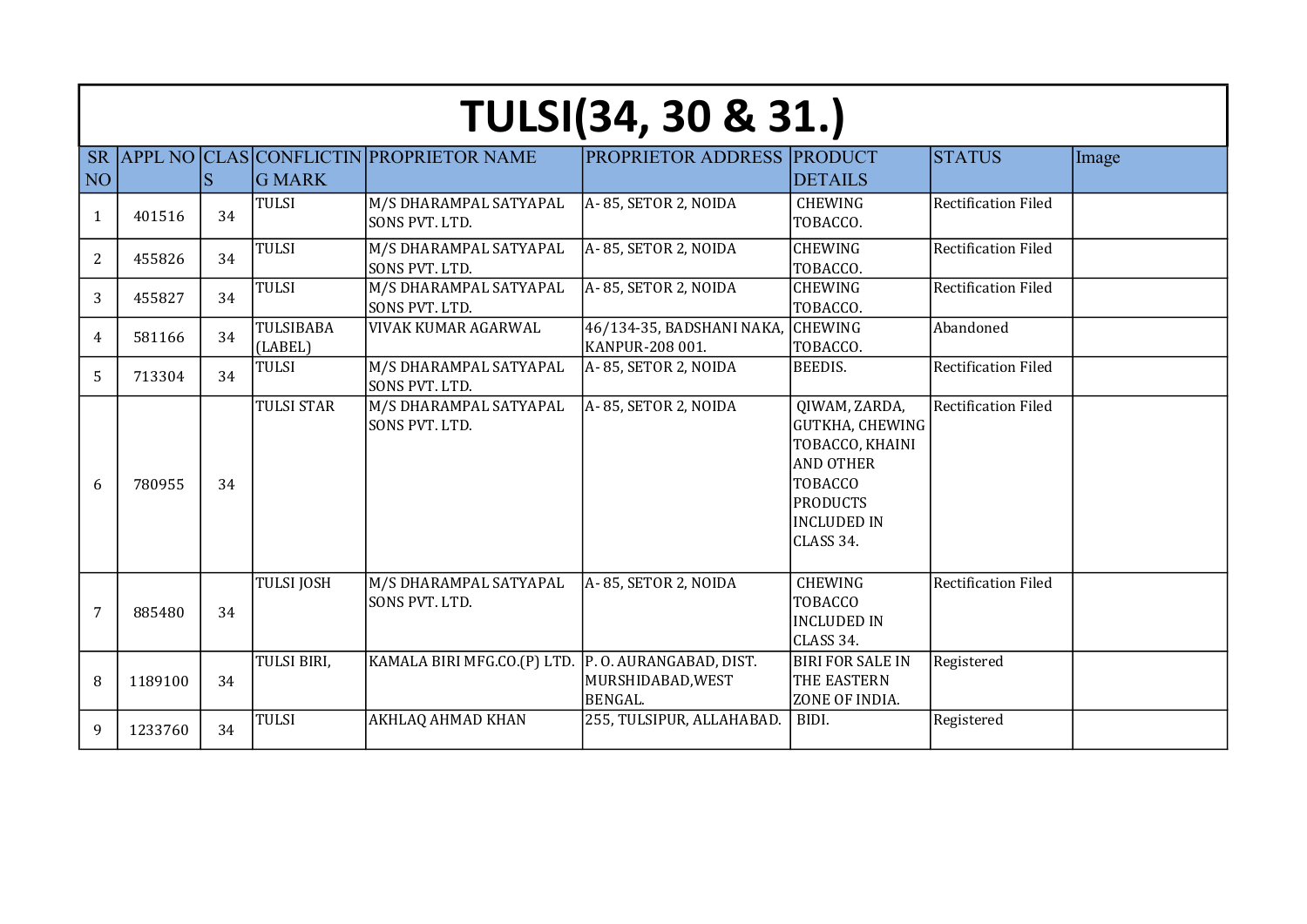| 10 | 1429122 | 34 | <b>WITH LABEL</b>             | TULSI MIX ONE DHARAMPAL SATYAPAL SONS<br>PVT. LTD. | $A - 85$ , SECTOR - 2, NOIDA -<br>201 301, U.P.                     | PAN MASALA<br>CONTAINING<br>TOBACCO (GUTKA)<br>ALL BEING GOODS<br><b>INCLUDED IN</b><br>CLASS 34                    | <b>Rectification Filed</b> |  |
|----|---------|----|-------------------------------|----------------------------------------------------|---------------------------------------------------------------------|---------------------------------------------------------------------------------------------------------------------|----------------------------|--|
| 11 | 1524877 | 34 | <b>TULSI ROYAL</b><br>(LABEL) | DHARAMPAL SATYAPAL SONS<br>PVT. LTD.               | $A - 85$ , SECTOR - 2, NOIDA -<br>201 301.                          | PAN MASALA<br>CONTAINING<br>TOBACCO ALL<br><b>BEING GOODS</b><br><b>INCLUDED IN</b><br>CLASS 34.                    | Abandoned                  |  |
| 12 | 2527503 | 34 | <b>TULSI POD</b>              | DHARAMPAL SATYAPAL SONS<br>PVT. LTD                | A - 85/86, SECTOR -2, NOIDA -<br>201301, U.P                        | <b>CHEWING</b><br>TOBACCO, ZARDA,<br>KHAINI, GUTKA,<br>QUIWAM<br><b>INCLUDED IN</b><br>CLASS 34.                    | <b>Rectification Filed</b> |  |
| 13 | 2938428 | 34 | <b>TULSI</b>                  | DHARAMPAL SATYAPAL SONS<br>PVT LTD                 | 4828/24, PRAHLAD LANE<br>ANSARI ROAD, DARYANGANJ<br><b>DELHI</b>    | <b>CHEWING</b><br>TOBACCO<br><b>INCLUDED IN</b><br>CLASS 34.                                                        | <b>Rectification Filed</b> |  |
| 14 | 2938452 | 34 | <b>TULSI JOSH</b>             | DHARAMPAL SATYAPAL SONS<br><b>PVT LTD</b>          | 4828/24, PRAHLAD LANE<br>ANSARI ROAD, DARYANGANJ<br>DELHI           | <b>CHEWING</b><br><b>TOBACOO</b><br><b>INCLUDED IN</b><br>CLASS 34.                                                 | <b>Rectification Filed</b> |  |
| 15 | 2938473 | 34 | <b>TULSI POWER</b>            | DHARAMPAL SATYAPAL SONS<br><b>PVT LTD</b>          | $4828/24$ , PRAHLAD LANE<br>ANSARI ROAD, DARYANGANJ<br><b>DELHI</b> | PAN MASALA<br>CONTAINING<br>TOBACCO, GUTKHA,<br><b>CHEWING</b><br><b>TOBACCO</b><br><b>INCLUDED IN</b><br>CLASS 34. | Opposed                    |  |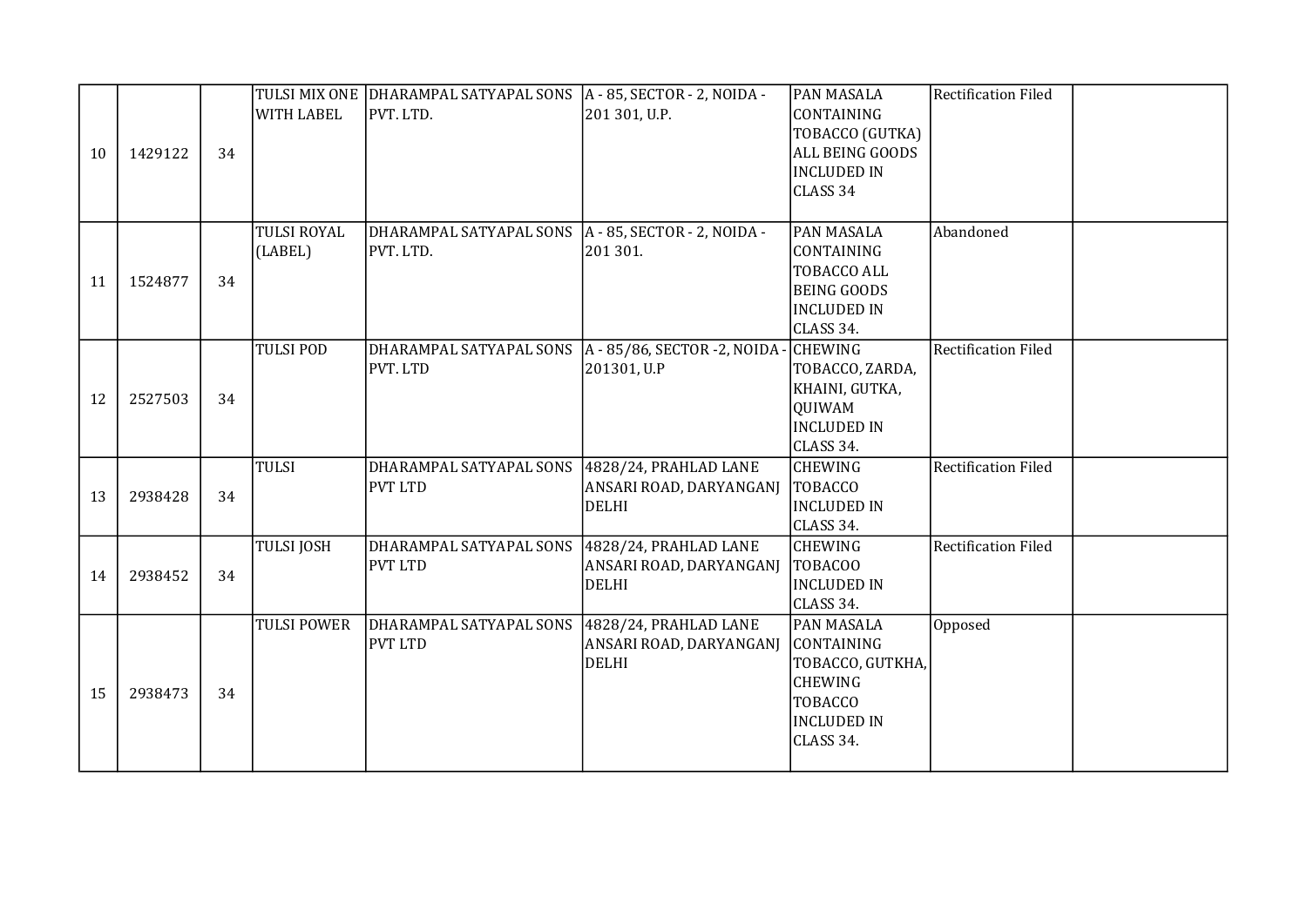| 16 | 2938483 | 34 | <b>TULSI POD</b>                     | DHARAMPAL SATYAPAL SONS<br><b>PVT LTD</b> | $4828/24$ , PRAHLAD LANE<br>ANSARI ROAD, DARYANGANJ<br><b>DELHI</b>                                | <b>CHEWING</b><br>TOBACCO, ZARDA,<br>KHAINI, GUTKA,<br><b>INCLUDED IN</b><br>CLASS 34.                                                                   | Registered                 |
|----|---------|----|--------------------------------------|-------------------------------------------|----------------------------------------------------------------------------------------------------|----------------------------------------------------------------------------------------------------------------------------------------------------------|----------------------------|
| 17 | 2938495 | 34 | <b>TULSI SPECIAL</b><br><b>KIMAM</b> | DHARAMPAL SATYAPAL SONS<br><b>PVT LTD</b> | 4828/24, PRAHLAD LANE<br>ANSARI ROAD, DARYANGANJ<br><b>DELHI</b>                                   | <b>CHEWING</b><br><b>TOBACCO</b><br><b>INCLUDED IN</b><br>CLASS 34.                                                                                      | <b>Rectification Filed</b> |
| 18 | 3171415 | 34 | <b>TULSI</b>                         | DHARAMPAL SATYAPAL SONS<br><b>PVT LTD</b> | 4828/24, PRAHLAD LANE<br>ANSARI ROAD, DARYANGANJ<br><b>DELHI</b>                                   | <b>CHEWING</b><br>TOBACCO, ZARDA,<br>KHAINI, GUTKA,<br>QUIWAM<br><b>INCLUDED IN</b><br>CLASS 34.                                                         | Opposed                    |
| 19 | 3217126 | 34 | <b>TULSI</b>                         | DHARAMPAL SATYAPAL SONS<br>PVT. LTD.      | 4828/24, PRAHLAD LANE<br>ANSARI ROAD, DARYAGANJ<br><b>DELHI</b>                                    | CHEWING,<br>TOBACCO, ZARDA,<br>KHAINI, GUTKA,<br>QUIWAM.                                                                                                 | Abandoned                  |
| 20 | 4049907 | 34 | TULSI 00                             | DHARAMPAL SATYAPAL SONS                   | 4828/24, PRAHLAD LANE,                                                                             | tobacco and                                                                                                                                              | Objected                   |
| 21 | 681657  | 31 | <b>TULSI</b>                         | TULSI SEEDS PRIVATE LTD.                  | 7, SUMERU SHOPPING<br>CENTRE, CIVIL THREEWAY,<br>STATE HIGHWAY,<br>HIMMATNAGAR-383001,<br>GUJARAT. | GOODS/SERVICES :<br><b>SEEDS, HYBRIED</b><br><b>SEEDS INCLUDED</b><br>IN CLASS 31.                                                                       | Registered                 |
| 22 | 735609  | 31 | <b>TULSI</b>                         | M/S DHARAMPAL SATYAPAL<br>SONS PVT. LTD.  | A-85, SETOR 2, NOIDA                                                                               | <b>GUTKA, PAN</b><br><b>MASALA MOUTH</b><br>FRESHNERS,<br><b>SCENTED SUPARI,</b><br><b>BEETLENUT</b><br>POWDER, SAUNF<br><b>INCLUDED IN</b><br>CLASS 31. | Registered                 |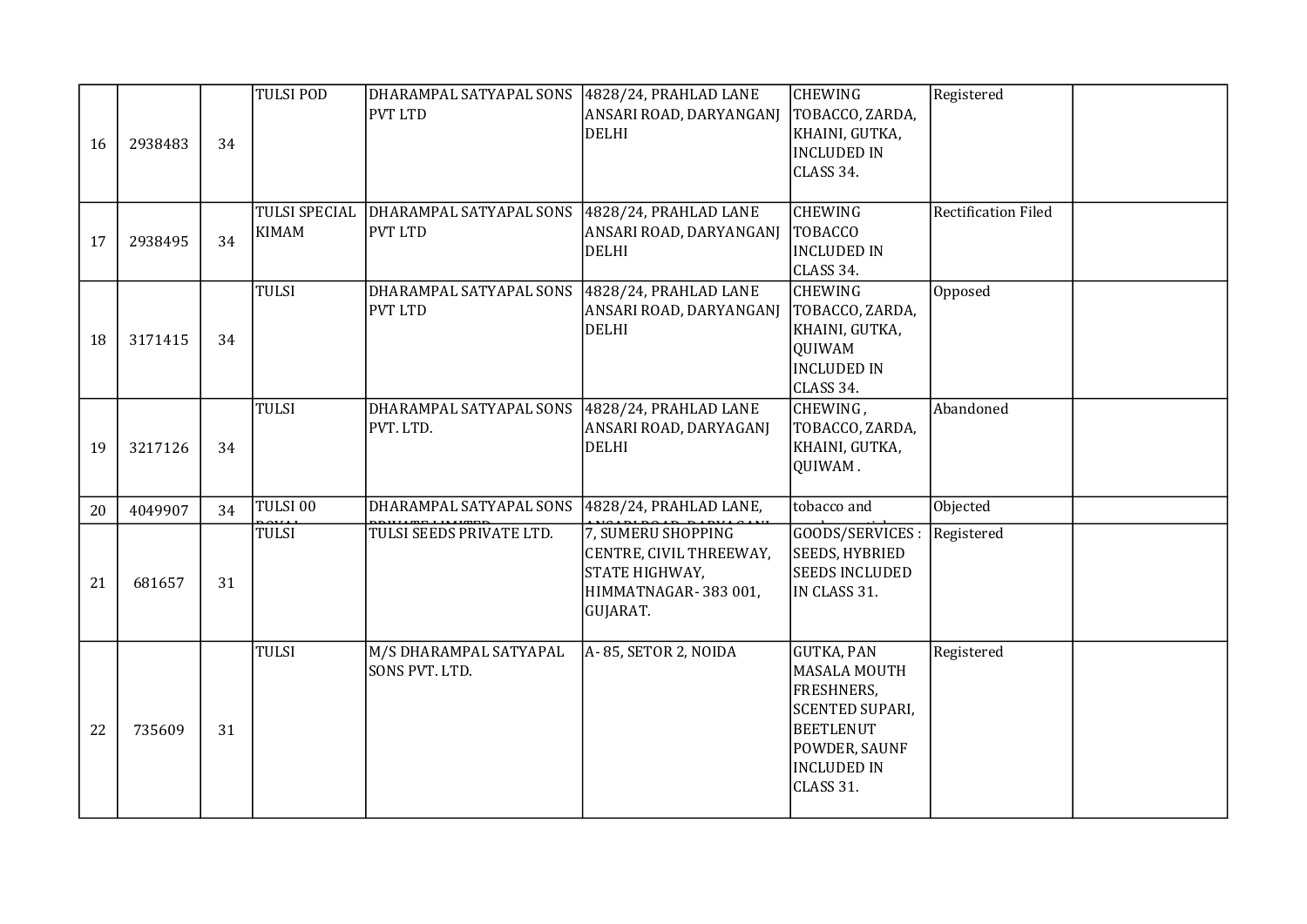| 23 | 840976  | 31 | <b>TULSI PASS</b><br>PASS (THE<br>TINGLING<br>MOUTH<br><b>FRESHNER)</b> | M/S DHARAMPAL SATYAPAL<br>SONS PVT. LTD. | A-85, SETOR 2, NOIDA                                              | MOUTH FRESHNER Registered<br><b>INCLUDED IN</b><br>CLASS 31.                                                                           |            |  |
|----|---------|----|-------------------------------------------------------------------------|------------------------------------------|-------------------------------------------------------------------|----------------------------------------------------------------------------------------------------------------------------------------|------------|--|
| 24 | 885479  | 31 | <b>TULSI JOSH</b>                                                       | M/S DHARAMPAL SATYAPAL<br>SONS PVT. LTD. | A-85, SETOR 2, NOIDA                                              | PAN MASALA,<br><b>MOUTH</b><br><b>FRESHNERS,</b><br>SUPARI, FALLING<br>IN CLASS 31.                                                    | Registered |  |
| 25 | 990770  | 31 | <b>TULSI GOLD</b><br><b>LINE</b>                                        | M/S DHARAMPAL SATYAPAL<br>SONS PVT. LTD. | A-85, SETOR 2, NOIDA                                              | PAN CHUTNEY.                                                                                                                           | Registered |  |
| 26 | 990771  | 31 | <b>TULSI SILVER</b><br><b>LINE</b>                                      | M/S DHARAMPAL SATYAPAL<br>SONS PVT. LTD. | A-85, SETOR 2, NOIDA                                              | PAN CHUTNEY.                                                                                                                           | Registered |  |
| 27 | 1251685 | 31 | <b>TULSI (LABLE)</b>                                                    | M/S DHARAMPAL SATYAPAL<br>SONS PVT. LTD. | A-85, SETOR 2, NOIDA                                              | <b>FLAVOURED</b><br><b>CHEWING</b><br><b>TOBACCO</b><br><b>INCLUDED IN</b><br>CLASS 31.                                                | Registered |  |
| 28 | 1462753 | 31 | <b>TULSI (DEVICE</b><br>OF TREE)                                        | SATYANARAYAN<br>MAHESHWARI               | MAIN ROAD, KURAWAR<br>MANDI, DIST. RAJGARH (M.P.) (GRAM) & JUWAR. | WHEAT, CHANA                                                                                                                           | Registered |  |
| 29 | 1667462 | 31 | Tulsi Saada                                                             | DHARAMPAL SATYAPAL SONS<br>(PVT) LTD     | $A-85-86$ SEC-2 NOIDA UP                                          | PAN MASALA,<br><b>MOUTH</b><br><b>FRESHENER AND</b><br>FLVOURED SUPARI.                                                                | Registered |  |
| 30 | 1950614 | 31 | <b>TULSI SAADA</b><br><b>PAN MASALA</b>                                 | DHARAMPAL SATYAPAL SONS<br>PVT. LTD      | $A - 85/86$ , SECTOR -2, NOIDA -<br>201301, U.P                   | BETAL SPICES PAN Registered<br>MASALA SCENTED<br>& SWEET SUPARI<br><b>MOUTH</b><br><b>FRESHNERS</b><br><b>INCLUDED IN</b><br>CLASS 31. |            |  |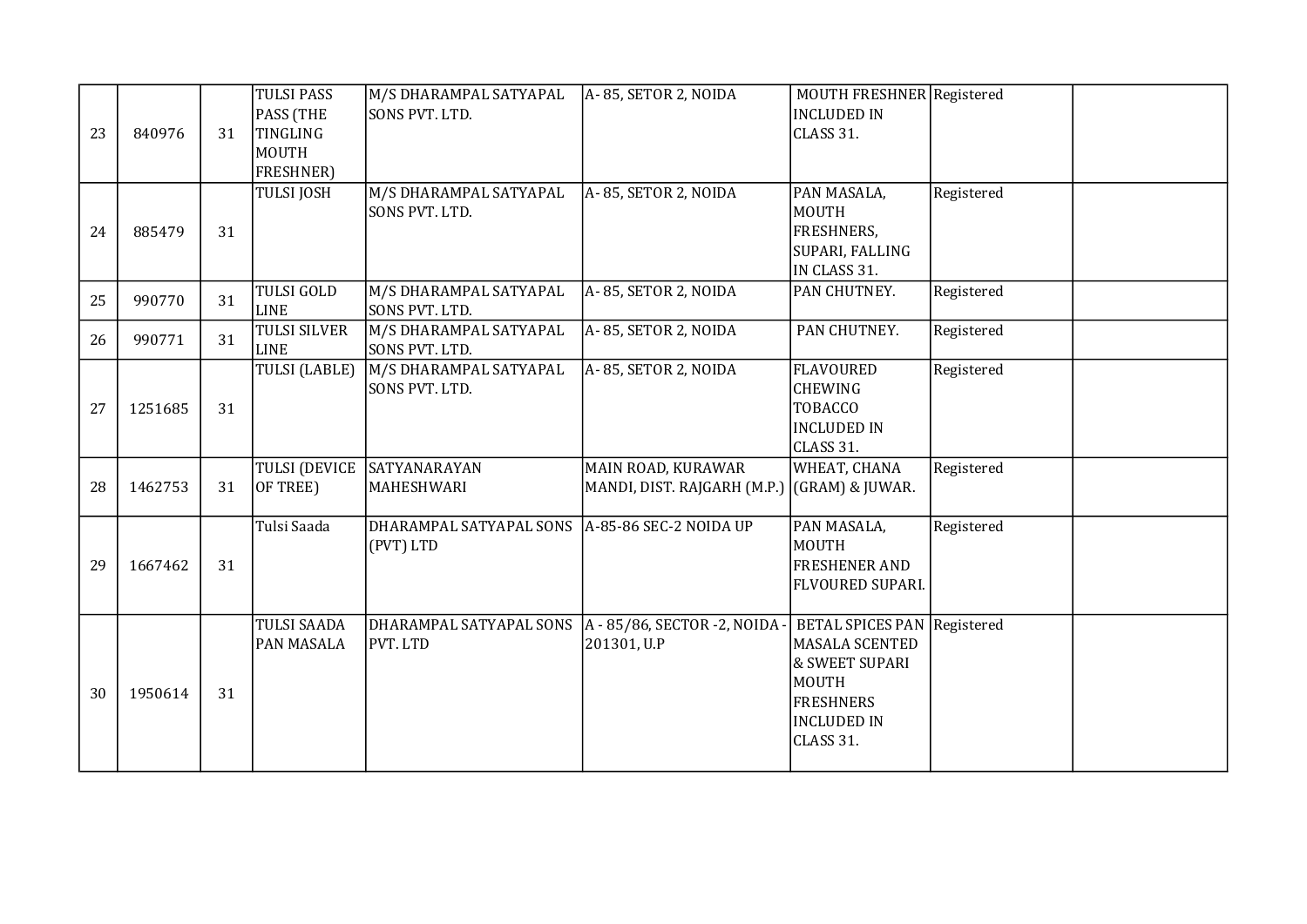| 31 | 2938426 | 31 | <b>TULSI JOSH</b>      | DHARAMPAL SATYAPAL SONS<br><b>PVT LTD</b>         | 4828/24, PRAHLAD LANE<br>ANSARI ROAD, DARYANGANJ<br>DELHI                                                                                                                                              | PAN MASALA,<br>SUPARI INCLUDED<br>IN CLASS 31.                                                                | Registered |  |
|----|---------|----|------------------------|---------------------------------------------------|--------------------------------------------------------------------------------------------------------------------------------------------------------------------------------------------------------|---------------------------------------------------------------------------------------------------------------|------------|--|
| 32 | 2938486 | 31 | <b>TULSI JOSH</b>      | DHARAMPAL SATYAPAL SONS<br><b>PVT LTD</b>         | $4828/24$ , PRAHLAD LANE<br>ANSARI ROAD, DARYANGANJ<br><b>DELHI</b>                                                                                                                                    | PAN MASALA,<br><b>MOUTH</b><br>FRESHNERS,<br><b>SUPARI INCLUDED</b><br>IN CLASS 31.                           | Registered |  |
| 33 | 3692093 | 31 | Tulsi Royal<br>Khajoor | DHARAMPAL SATYAPAL SONS<br><b>PRIVATE LIMITED</b> | 4828/24, PRAHLAD LANE,<br>ANSARI ROAD, DARYAGANJ,<br><b>NEW DELHI</b>                                                                                                                                  | SCENTED & SWEET Objected<br>SUPARI, MOUTH<br><b>FRESHNERS</b><br><b>INCLUDED IN</b><br>CLASS 31.              |            |  |
| 34 | 3692099 | 31 | Tulsi Royal<br>Dates   | DHARAMPAL SATYAPAL SONS<br>PRIVATE LIMITED        | 4828/24, PRAHLAD LANE,<br>ANSARI ROAD, DARYAGANJ,<br><b>NEW DELHI</b>                                                                                                                                  | <b>SCENTED &amp; SWEET Registered</b><br>SUPARI, MOUTH<br><b>FRESHNERS</b><br><b>INCLUDED IN</b><br>CLASS 31. |            |  |
| 35 | 782484  | 30 | <b>TULSI CHHAP</b>     | JORUBHA CHANDANSINH<br><b>GOHEL</b>               | 251 TO 254 G. I. D. C.,<br>KANSARI, KHAMBHAT - 388<br>630.                                                                                                                                             | RICE INCLUDED IN Registered<br>CLASS 30.                                                                      |            |  |
| 36 | 912324  | 30 | <b>TULSI CHAI</b>      | G M TEA PACKERS PRIVATE<br><b>LIMITED</b>         | SURVEY NUMBERS 96/2,<br>97/1, 97/2, 97/3 AND 97/4,<br>TULSI TEA, NEAR<br>MADHUSUDAN ROLLING<br>MILL, BAVLA - SANAND<br>HIGHWAY, AT - LODARIYAL -<br>382 220, TAL. SANAND, DIST.<br>AHMEDABAD - GUJARAT | TEA AND COFFEE,<br><b>INCLUDED IN</b><br>CLASS 30.                                                            | Registered |  |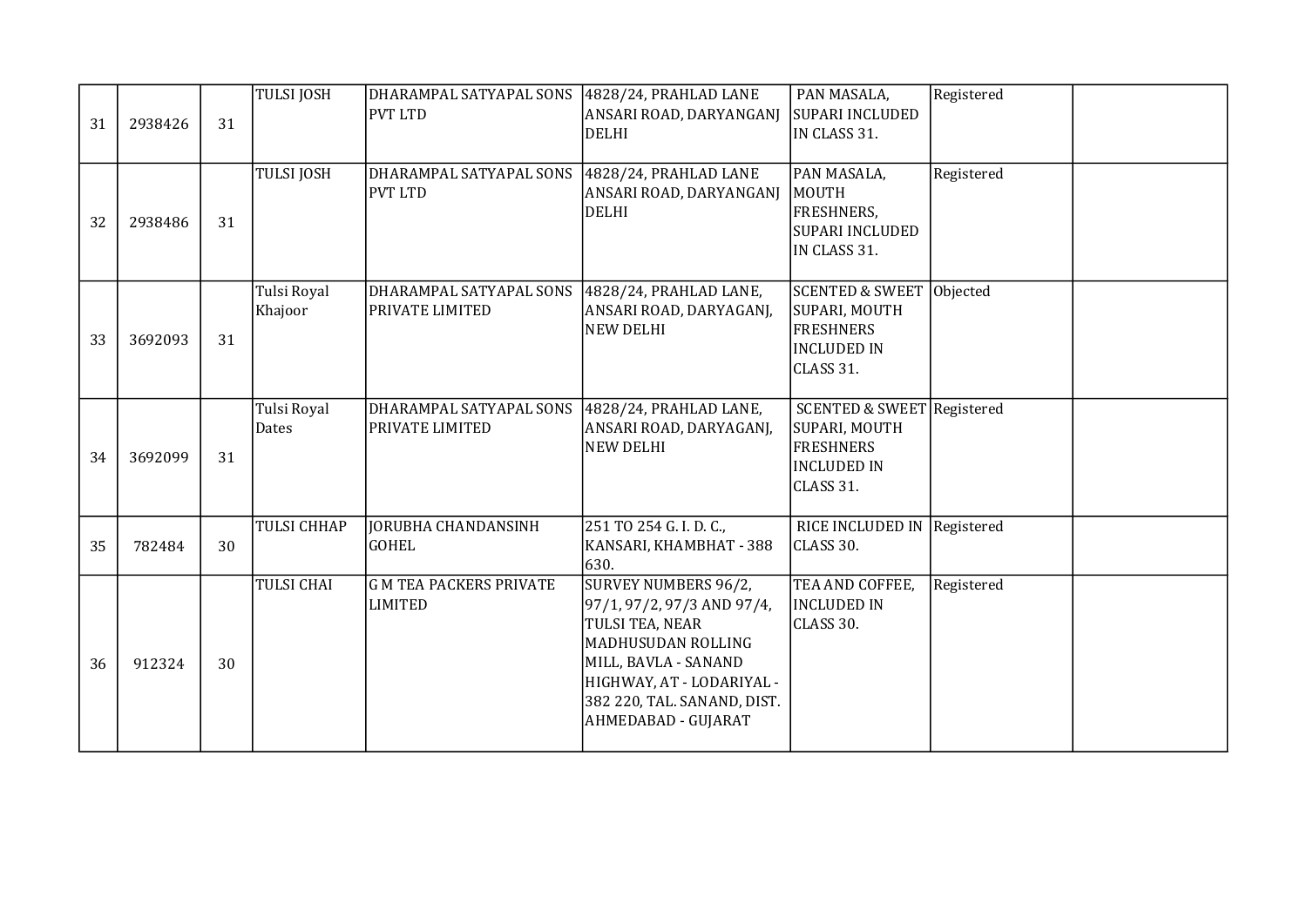| 37 | 971506  | 30 | TULSI (LABEL)                                  | OMPRAKASH KALYANMAL<br>KHANDELWAL              | SHREE TULSI SPICES, PLOT<br>NO. 3. NIRMAL INDUSTRIES<br>COMPLEX TALODA ROAD<br>NANDURBAR. 425412          | <b>SPICES OF ALL</b><br>TYPES.                                                                                                             | Registered |  |
|----|---------|----|------------------------------------------------|------------------------------------------------|-----------------------------------------------------------------------------------------------------------|--------------------------------------------------------------------------------------------------------------------------------------------|------------|--|
| 38 | 1084717 | 30 | <b>TULSI</b>                                   | <b>RUCHI SOYA INDUSTRIES</b><br><b>LIMITED</b> | 101, Mahakosh House, 7/5,<br>Nath Mandir Road, South<br>Tukoganj, Indore, Madhya<br>Pradesh 452001        | coffee, tea, cocoa,<br>coffee substitutes,<br>flour and<br>preparations made<br>from cereals, honey,<br>spices etc included<br>in class 30 | Registered |  |
| 39 | 1167728 | 30 | <b>TULSI</b>                                   | SUBODH KUMAR GUPTA - H. U.<br>F.               | DASHODHARAN, RAJARHAT<br>ROAD, SUKANTU PARK, 24<br>PGS (N), W. B.                                         | pulses & pulses<br>(gram) (broken),<br>sugar, tea, atta, suji,<br>maida, salta, besan.                                                     | Registered |  |
| 40 | 2598940 | 30 | <b>TULSI SWEETS</b><br>& DAIRY WITH<br>TS LOGO | <b>SURESHBHAI VITTHALBHAI</b><br>KCHHAADIYA    | JALARAM SHOPPING CENTER, SWEET IN CLASS 30 Registered<br>OPP. JAKARAM MANDIR,<br>BARDOLI, SURAT, GUJARAT, |                                                                                                                                            |            |  |
| 41 | 2898867 | 30 | <b>TULSI MASALA</b><br><b>CORN</b>             | <b>SANDEEP RAJANI</b>                          | 493, PRAJAPATI NAGAR,<br>INDORE (M.P.)                                                                    | Namkeen, Snacks,<br>churan, chatni,<br>confectionary and<br>corn snack products                                                            | Registered |  |
| 42 | 2913973 | 30 | <b>TULSI BAKERS</b>                            | MAHENDRASINGH<br>SARTANSINH SISODIYA           | PLOT NO. 502, TULSI FARM,<br>POR-KUDASAN ROAD, AT:<br>POR, TA. DIST:<br>GANDHINAGAR-382421<br>(GUJARAT)   | <b>BREAD, PASTRY</b><br><b>AND</b><br>CONFECTIONERY,<br>TREACLE,<br>MUSTARD,<br>VINEGER, SAUCES<br>(EXCEPT SALAD<br>DRESSINGS), ICE        | Registered |  |